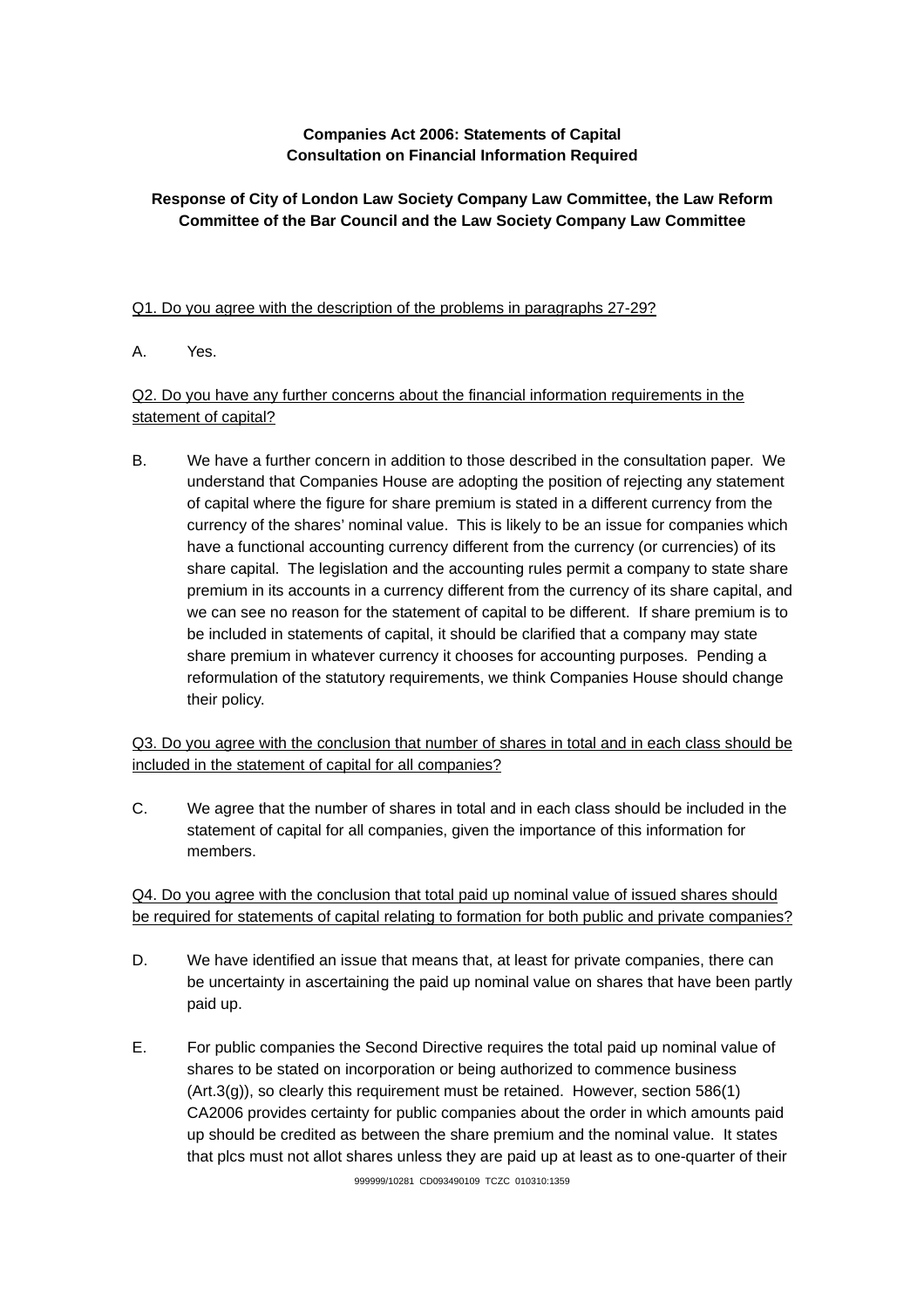nominal value and the whole of any premium on them. This makes it clear that for public companies the priority is to pay up share premium before nominal value. This accords with the characterisation that is sometimes given to share premium as the price a shareholder is willing to pay for the right to subscribe for a share.

F. The Act does not make the same stipulation for private companies. On formation of a private company, where shares are partly paid, a requirement to state the total paid up nominal value will give rise to uncertainty and compromise the validity of the information given. If private companies are required to give this information, it is suggested this should be clarified. However, we do not think private companies should be required to give this information as readers will at most be interested in the total unpaid amount, as this represents an asset of the company. They will not be interested in the allocation of paid and unpaid amounts as between nominal value and share premium. Therefore we do not agree with the conclusion in Q4 in relation to private companies.

# Q5. Do you believe that the benefit to readers of including the total paid up nominal value of issued shares in other statements of capital would justify imposing on the company the cost of providing it?

G. We are not in favour of imposing this requirement for the reasons given in paragraphs E and F above. It is not really a question of the cost imposed on the company to provide the information; rather it is a question of the relevance of the information, the extra administration for companies in providing it and the fact that some private companies may not be able to provide this information.

Q6. Do you agree with the conclusion that amounts unpaid on shares in each class should be included in the statement of capital for all companies?

H. We agree companies should be able to ascertain relatively easily the total unpaid amount on its shares. This would appear as a single line item in accounts. Given that the interest to creditors and shareholders is in ascertaining how much in aggregate is still due to the company, and that there is no requirement in the Second Directive to break this down further by class, we think only the aggregate amount should be required, to avoid imposing an unnecessary burden on companies. There can be no interest to a creditor in knowing how the unpaid amount is divided between the classes; a creditor will simply want to know the total unpaid amount that the company would be able to claim from shareholders on a liquidation.

Q7. Do you agree with the conclusion that the total nominal value of issued shares should continue to be required in the statement of capital for public companies?

I. Yes, given that this is required by the Second Directive. However, where the company has share classes denominated in more than one currency, it should be permitted to state the separate total nominal values for each currency.

Q8. Do you believe that the benefit to readers of including the total nominal value of issued shares in the statement of capital for private companies would justify imposing on the company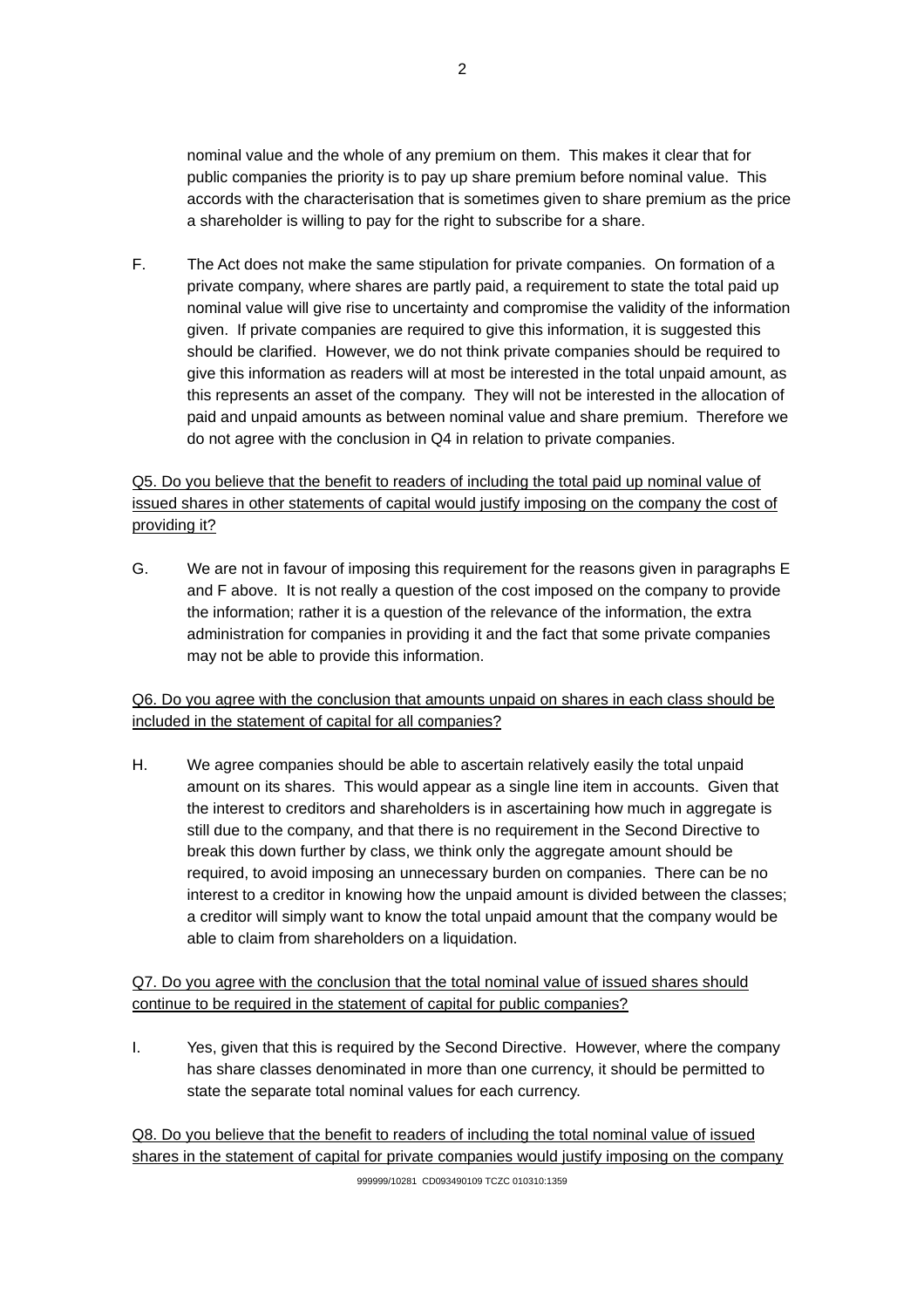### the cost of providing it?

- J. We are not convinced that this information is particularly useful. However, it does not seem to be a difficult piece of information to provide.
- K. We note that, although the concept of authorised share capital has effectively been abolished by the Companies Act 2006, there will be companies which mention authorised share capital in their articles – either by virtue of section 28 or otherwise –for which the requirement in article 2(1)(e) of the First Directive, which is cited in paragraph 52 of the consultation paper, may continue to be relevant.

Q9. Do you believe that the benefit to readers of including the aggregate value of the share premium account in the statement of capital would justify imposing on the company the cost of providing it?

- L. We agree with the conclusion that, if a statement of share premium is going to be required (we do not think it should be), then it should be aggregated, not broken down by class.
- M. Share premium will be stated once a year in the annual accounts of all companies, and those will have to be audited accounts for all companies other than small companies which qualify for exemption. In addition, listed companies are required to publish a financial report on a half yearly basis. We are not in favour of requiring companies to calculate their share premium more frequently and think that this imposes an unnecessary burden on companies. The task of calculating share premium may not be straightforward for companies with complicated share capital structures involving different currencies.
- N. If BIS insist that a statement of share premium is going to be required, then the only way we can see of reducing the cost and administrative burden for companies would be if they only had to provide the share premium stated in their most recent accounts. However, the inclusion in statements of capital of a historical figure for share premium taken from the accounts would be odd because the company may be well aware that the share premium has subsequently been affected by share issue, capitalisation, or reduction. The confusion that this would create in our view militates in favour of dropping the requirement for share premium to be stated.
- O. We are also doubtful that creditors will find it useful to see the share premium in statements of capital, where that information will be in isolation from the company's other statutory reserves and not in the context of all the other information which is found in the accounts and from which creditors can make a proper judgement about the company's financial health.
- P. The information will not be of interest to a shareholder either, since the share premium is not allocable to his or her shares.

Q10. Overall, for the five items listed above [i.e. number of shares, total paid up nominal value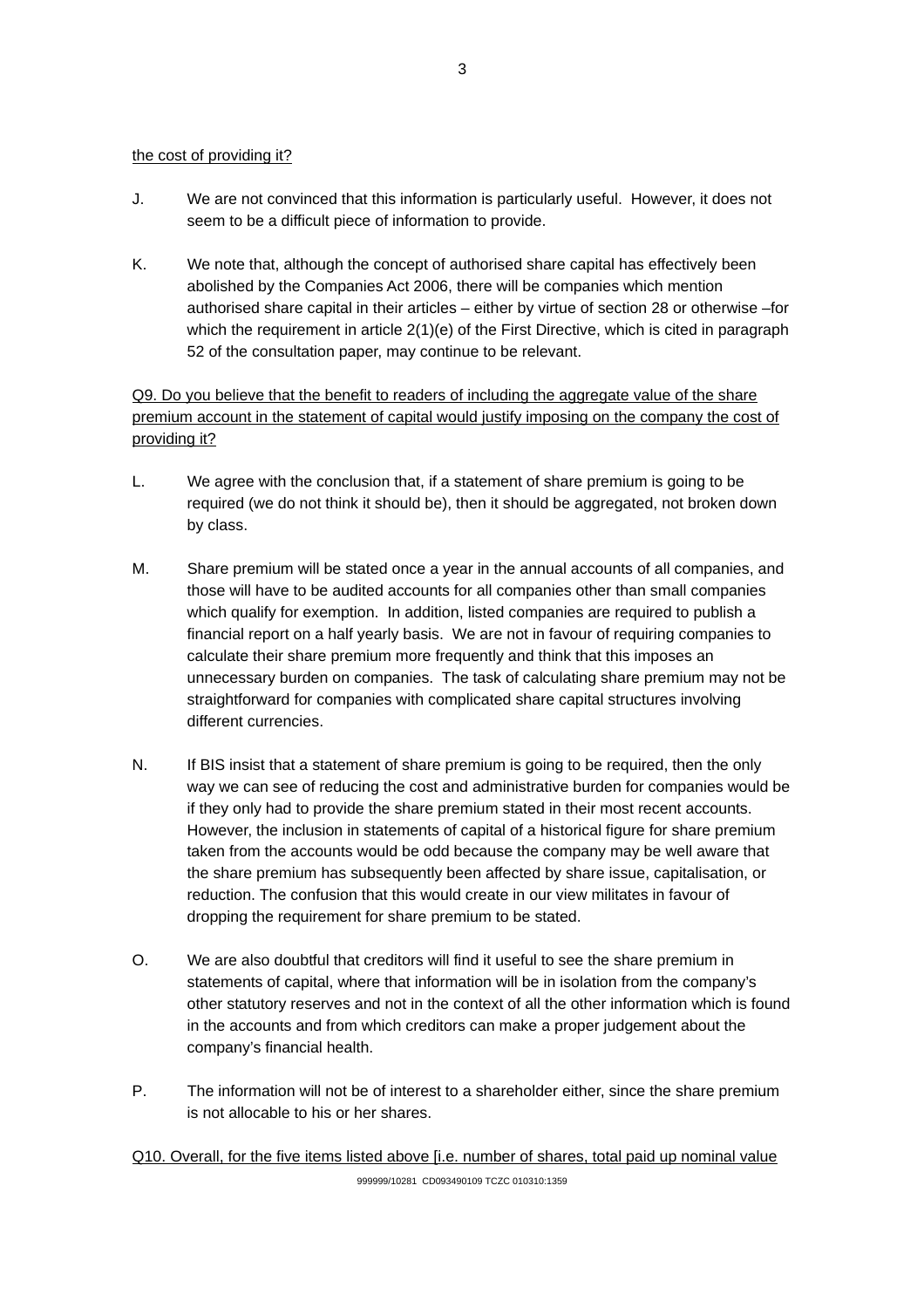of issued shares, amounts unpaid up, nominal value of issued shares (including paid and unpaid), paid up share premium], do you agree with our assessment of the value and costs of the information?

- Q. Please see our comments above. In summary, we think that statements of capital should require only (i) the number of issued shares and nominal value per class and in aggregate (ii) the total unpaid amount (if any) outstanding on the shares (not by class).
- R. In addition, the statement of capital on incorporation of a public company should contain a statement of total paid up nominal value of issued shares, in order to comply with the Second Directive. We are not in favour of extending this requirement to subsequent statements of capital, as there seems to be no additional value in providing this information and it will only detract from the more useful information. The effect of section 586 is that any amount unpaid will be allocated to nominal value. Therefore the total paid up nominal value of issued shares will already be ascertainable, in the unlikely event that a reader is interested in that information, by subtracting the total unpaid amount from the total nominal value of issued shares.
- S. The statement of paid up nominal value of issued shares should not be required for private companies, either on formation or subsequently, because of the uncertainty described above and because the information is not useful.

Q11. In addition to any comments you have made on the individual elements above, do you have any views on the minimum and maximum described, and on the choice of a point between them?

T. Please see response in paragraphs Q to S above. In effect, we are advocating a modified form of the minimum set out in the consultation paper, so that (i) the requirement to state unpaid amounts is aggregated, not per class and (ii) for plcs, the total nominal value paid up on shares should only be required on formation.

Q12. Do you agree that the statement of capital provided on formation of a new company should remain as it is?

U. No. See response in paragraphs Q to S above.

Q13. Do you agree that – apart from on formation – the requirements in the statement of capital should be the same in all the different situations in which it is required? If not, what differences do you think there should be?

V. Our view will depend on how much information is eventually required but in general we would be in favour of consistency between different statements of capital.